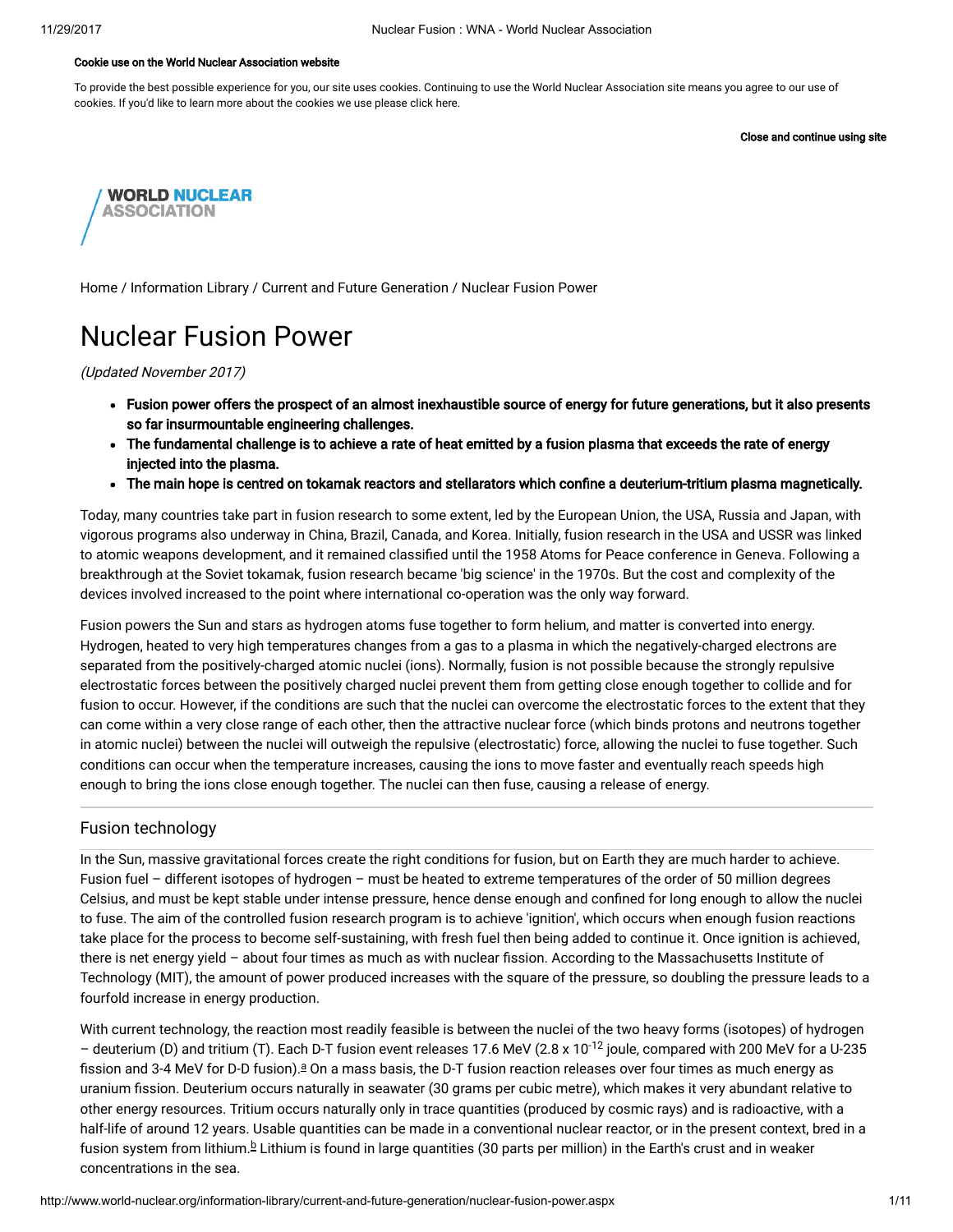In a fusion reactor, the concept is that neutrons generated from the D-T fusion reaction will be absorbed in a blanket containing lithium which surrounds the core. The lithium is then transformed into tritium (which is used to fuel the reactor) and helium. The blanket must be thick enough (about 1 metre) to slow down the high-energy (14 MeV) neutrons. The kinetic energy of the neutrons is absorbed by the blanket, causing it to heat up. The heat energy is collected by the coolant (water, helium or Li-Pb eutectic) flowing through the blanket and, in a fusion power plant, this energy will be used to generate electricity by conventional methods. If insufficient tritium is produced, some supplementary source must be employed such as using a fission reactor to irradiate heavy water or lithium with neutrons, and extraneous tritium creates difficulties with handling, storage and transport.

The difficulty has been to develop a device that can heat the D-T fuel to a high enough temperature and confine it long enough so that more energy is released through fusion reactions than is used to get the reaction going. While the D-T reaction is the main focus of attention, long-term hopes are for a D-D reaction, but this requires much higher temperatures.

In any case, the challenge is to apply the heat to human needs, primarily generating electricity. The energy density of fusion reactions in gas is very much less than for fission reactions in solid fuel, and as noted the heat yield per reaction is 70 times less. Hence thermonuclear fusion will always have a much lower power density than nuclear fission, which means that any fusion reactor needs to be larger and therefore more costly, than a fission reactor of the same power output. In addition, nuclear fission reactors use solid fuel which is denser than a thermonuclear plasma, so the energy released is more concentrated.

At present, two main experimental approaches are being studied: magnetic confinement and inertial confinement. The first method uses strong magnetic fields to contain the hot plasma. The second involves compressing a small pellet containing fusion fuel to extremely high densities using strong lasers or particle beams.

# Magnetic confinement

In magnetic confinement fusion (MCF), hundreds of cubic metres of D-T plasma at a density of less than a milligram per cubic metre are confined by a magnetic field at a few atmospheres pressure and heated to fusion temperature.

Magnetic fields are ideal for confining a plasma because the electrical charges on the separated ions and electrons mean that they follow the magnetic field lines. The aim is to prevent the particles from coming into contact with the reactor walls as this will dissipate their heat and slow them down. The most effective magnetic configuration is toroidal, shaped like a doughnut, in which the magnetic field is curved around to form a closed loop. For proper confinement, this toroidal field must have superimposed upon it a perpendicular field component (a poloidal field). The result is a magnetic field with force lines following spiral (helical) paths that confine and control the plasma.

There are several types of toroidal confinement system, the most important being tokamaks, stellarators and reversed field pinch (RFP) devices.

In a tokamak, the toroidal field is created by a series of coils evenly spaced around the torus-shaped reactor, and the poloidal field is created by a system of horizontal coils outside the toroidal magnet structure. A strong electric current is induced in the plasma using a central solenoid, and this induced current also contributes to the poloidal field. In a stellarator, the helical lines of force are produced by a series of coils which may themselves be helical in shape. Unlike tokamaks, stellarators do not require a toroidal current to be induced in the plasma. RFP devices have the same toroidal and poloidal components as a tokamak, but the current flowing through the plasma is much stronger and the direction of the toroidal field within the plasma is reversed.

In tokamaks and RFP devices, the current flowing through the plasma also serves to heat it to a temperature of about 10 million degrees Celsius. Beyond that, additional heating systems are needed to achieve the temperatures necessary for fusion. In stellarators, these heating systems have to supply all the energy needed.

The tokamak (toroidalnya kamera ee magnetnaya katushka - torus-shaped magnetic chamber) was designed in 1951 by Soviet physicists Andrei Sakharov and Igor Tamm. Tokamaks operate within limited parameters outside which sudden losses of energy confinement (disruptions) can occur, causing major thermal and mechanical stresses to the structure and walls. Nevertheless, it is considered the most promising design, and research is continuing on various tokamaks around the world.

Research is also being carried out on several types of stellarator. Lyman Spitzer devised and began work on the first fusion device – a stellarator – at the Princeton Plasma Physics Laboratory in 1951. Due to the difficulty in confining plasmas, stellarators fell out of favour until computer modelling techniques allowed accurate geometries to be calculated. Because stellarators have no toroidal plasma current, plasma stability is increased compared with tokamaks. Since the burning plasma can be more easily controlled and monitored, stellerators have an intrinsic potential for steady-state, continuous operation. The disadvantage is that, due to their more complex shape, stellarators are much more complex than tokamaks to design and build.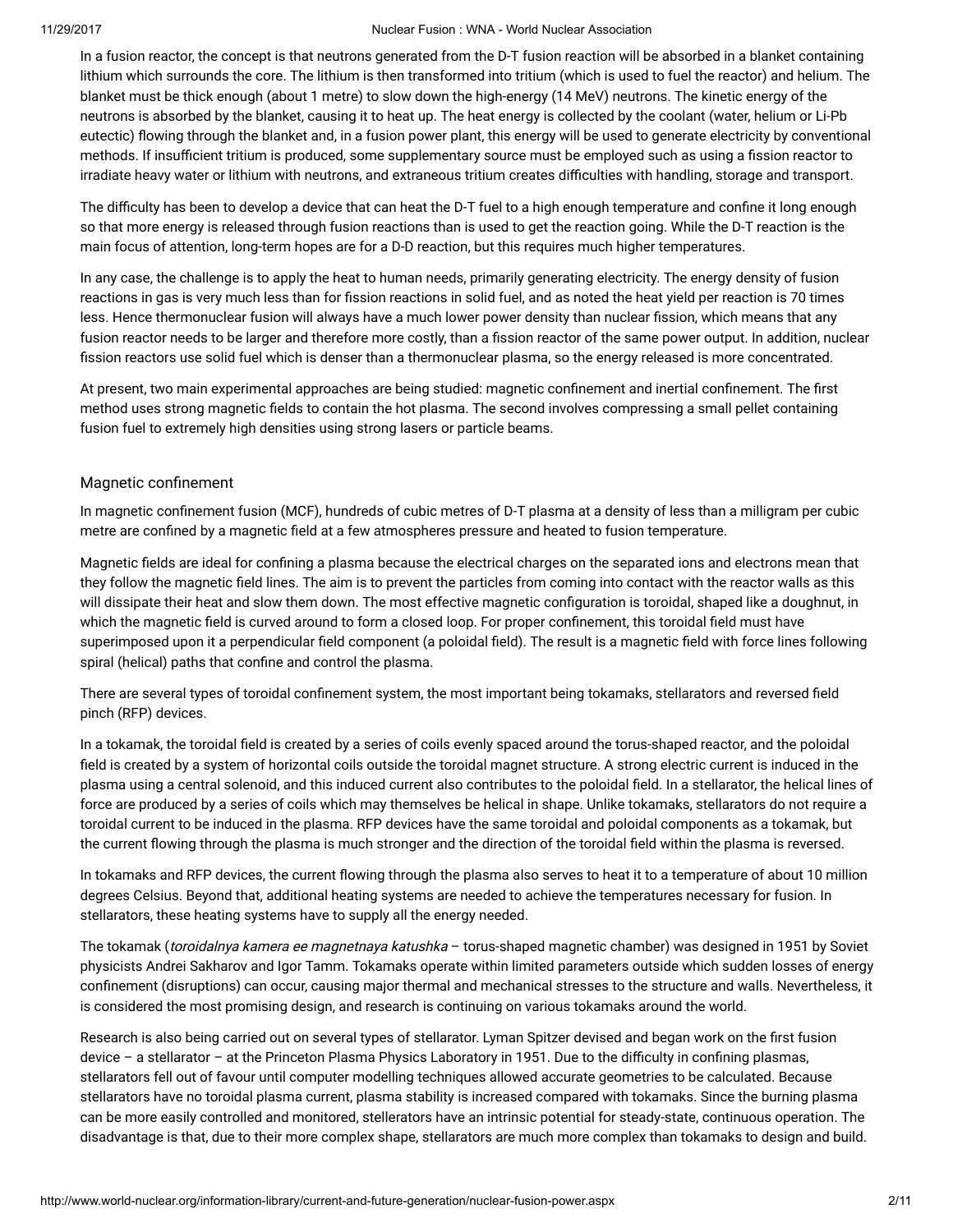RFP devices differ from tokamaks mainly in the spatial distribution of the toroidal magnetic field, which changes sign at the edge of the plasma. The RFX machine in Padua, Italy is used to study the physical problems arising from the spontaneous reorganisation of the magnetic field, which is an intrinsic feature of this configuration.

# Inertial confinement

In inertial confinement fusion (ICF), which is a newer line of research, laser or ion beams are focused very precisely onto the surface of a target, which is a pellet of D-T fuel, a few millimetres in diameter. This heats the outer layer of the material, which explodes outwards generating an inward-moving compression front or implosion that compresses and heats the inner layers of material. The core of the fuel may be compressed to one thousand times its liquid density, resulting in conditions where fusion can occur. The energy released then would heat the surrounding fuel, which may also undergo fusion leading to a chain reaction (known as ignition) as the reaction spreads outwards through the fuel. The time required for these reactions to occur is limited by the inertia of the fuel (hence the name), but is less than a microsecond. So far, most inertial confinement work has involved lasers.

Recent work at Osaka University's Institue of Laser Engineering in Japan suggests that ignition may be achieved at lower temperature with a second very intense laser pulse guided through a millimetre-high gold cone into the compressed fuel, and timed to coincide with the peak compression. This technique, known as 'fast ignition', means that fuel compression is separated from hot spot generation with ignition, making the process more practical.

A completely different concept, the 'Z-pinch' (or 'zeta pinch'), uses a strong electrical current in a plasma to generate X-rays, which compress a tiny D-T fuel cylinder.

# Magnetized target fusion

Magnetized target fusion (MTF), also referred to as magneto-inertial fusion (MIF), is a pulsed approach to fusion that combines the compressional heating of inertial confinement fusion with the magnetically reduced thermal transport and magnetically enhanced alpha heating of magnetic confinement fusion.

A range of MTF systems are currently being experimented with, and commonly use a magnetic field to confine a plasma with compressional heating provided by laser, electromagnetic or mechanical liner implosion. As a result of this combined approach, shorter plasma confinement times are required than for magnetic confinement (from 100 ns to 1 ms, depending on the MIF approach), reducing the requirement to stabilize the plasma for long periods. Conversely, compression can be achieved over timescales longer than those typical for inertial confinement, making it possible to achieve compression through mechanical, magnetic, chemical, or relatively low-powered laser drivers.

Several approaches are underway to examine MTF, including experiments at Los Alamos National Laboratory, Sandia National Laboratory, the University of Rochester, and private companies General Fusion and Helion Energy.

R&D challenges for MTF include whether a suitable target plasma can be formed and heated to fusion conditions while avoiding contamination from the liner, as with magnetic confinement and inertial confinement. Due to the reduced demands on confinement time and compression velocities, MTF has been pursued as a lower-cost and simpler approach to investigating these challenges than conventional fusion projects.

# Hybrid fusion

Fusion can also be combined with fission in what is referred to as hybrid nuclear fusion where the blanket surrounding the core is a subcritical fission reactor. The fusion reaction acts as a source of neutrons for the surrounding blanket, where these neutrons are captured, resulting in fission reactions taking place. These fission reactions would also produce more neutrons, thereby assisting further fission reactions in the blanket.

The concept of hybrid fusion can be compared with an accelerator-driven system (ADS), where an accelerator is the source of neutrons for the blanket assembly, rather than nuclear fusion reactions (see page on [Accelerator-driven](http://www.world-nuclear.org/information-library/current-and-future-generation/accelerator-driven-nuclear-energy.aspx) Nuclear Energy). The blanket of a hybrid fusion system can therefore contain the same fuel as an ADS – for example, the abundant element thorium or the long-lived heavy isotopes present in used nuclear fuel (from a conventional reactor) could be used as fuel.

The blanket containing fission fuel in a hybrid fusion system would not require the development of new materials capable of withstanding constant neutron bombardment, whereas such materials would be needed in the blanket of a 'conventional' fusion system. A further advantage of a hybrid system is that the fusion part would not need to produce as many neutrons as a (non-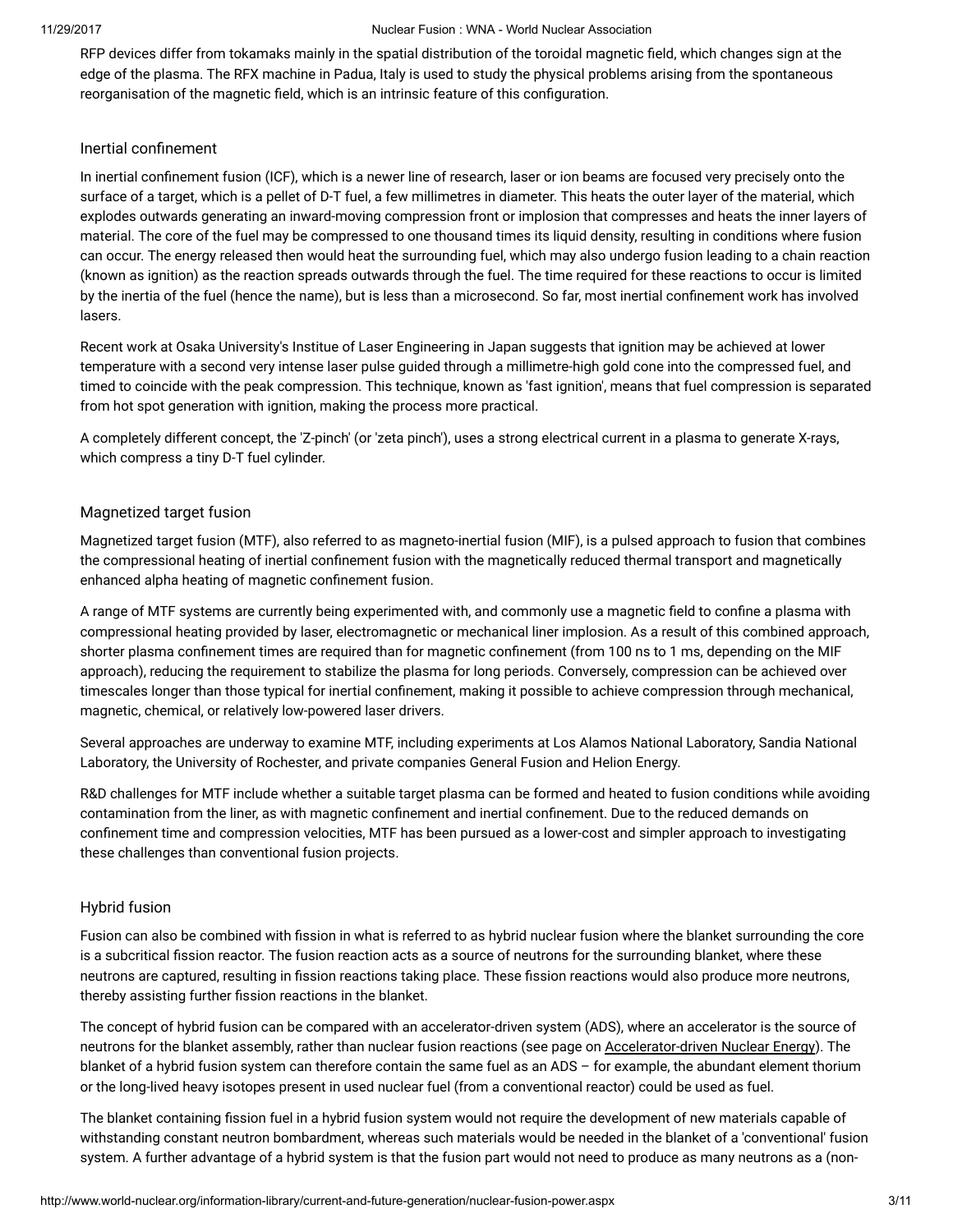hybrid) fusion reactor would in order to generate more power than is consumed – so a commercial-scale fusion reactor in a hybrid system does not need to be as large as a fusion-only reactor.

# Fusion research

A long-standing quip about fusion points out that, since the 1970s, commercial deployment of fusion power has always been about 40 years away. While there is some truth in this, many breakthroughs have been made, particularly in recent years, and there are a number of major projects under development that may bring research to the point where fusion power can be commercialised.

Several tokamaks have been built, including the Joint European Torus (JET) and the Mega Amp Spherical Tokamak (MAST) in the UK and the tokamak fusion test reactor (TFTR) at Princeton in the USA. The ITER (International Thermonuclear Experimental Reactor) project currently under construction in Cadarache, France will be the largest tokamak when it operates in the 2020s. The Chinese Fusion Engineering Test Reactor (CFETR) is a tokamak which is reported to be larger than ITER, and due for completion in 2030. Meanwhile it is running its Experimental Advanced Superconducting Tokamak (EAST).

Much research has also been carried out on stellarators. A large one of these, the Large Helical Device at Japan's National Institute of Fusion Research, began operating in 1998. It is being used to study the best magnetic configuration for plasma confinement. At the Garching site of the Max Planck Institute for Plasma Physics in Germany, research carried out at the Wendelstein 7-AS between 1988 and 2002 is being progressed at the Wendelstein 7-X, which was built over 19 years at Max Planck Institute's Greifswald site and started up at the end of 2015. Another stellarator, TJII, is in operation in Madrid, Spain. In the USA, at Princeton Plasma Physics Laboratory, where the first stellarators were built in 1951, construction on the NCSX stellerator was abandoned in [2](#page-9-0)008 due to cost overruns and lack of funding $^{2}$ .

<span id="page-3-0"></span>There have also been significant developments in research into inertial confinement fusion. Construction of the \$7 billion National Ignition Facility (NIF) at the Lawrence Livermore National Laboratory (LLNL), funded by the National Nuclear Security Administration, was completed in March 2009. The Laser Mégajoule (LMJ) in France's Bordeaux region started operation in October 2014. Both are designed to deliver, in a few billionths of a second, nearly two million joules of light energy to targets measuring a few millimeters in size. The main purpose of both NIF and LMJ is for research to support both countries' respective nuclear weapons programs.

# ITER

In 1985, the Soviet Union suggested building a next generation tokamak with Europe, Japan and the USA. Collaboration was established under the auspices of the International Atomic Energy Agency (IAEA). Between 1988 and 1990, the initial designs were drawn up for an International Thermonuclear Experimental Reactor (ITER, which also means 'a path' or 'journey' in Latin) with the aim of proving that fusion could produce useful energy. The four parties agreed in 1992 to collaborate further on engineering design activities for ITER. Canada and Kazakhstan are also involved through Euratom and Russia, respectively.

Six years later, the ITER Council approved the first comprehensive design of a fusion reactor based on well-established physics and technology with a price tag of \$6 billion. Then the USA decided pull out of the project, forcing a 50% reduction in costs and a redesign. The result was the ITER Fusion Energy Advanced Tokomak (ITER-FEAT) – initially expected to cost \$3 billion but still achieve the targets of a self-sustaining reaction and a net energy gain. The envisaged energy gain is unlikely to be enough for a power plant, but it should demonstrate feasibility.

In 2003, the USA rejoined the project and China also announced it would join. After deadlocked discussion, the six partners agreed in mid-2005 to site ITER at Cadarache, in southern France. The deal involved major concessions to Japan, which had put forward Rokkasho as a preferred site. The European Union (EU) and France would contribute half of the then estimated €12.8 billion total cost, with the other partners – Japan, China, South Korea, USA and Russia – putting in 10% each. Japan will provide a lot of the high-tech components, will host a €1 billion materials testing facility – the International Fusion Materials Irradiation Facility (IFMIF) – and will have the right to host a subsequent demonstration fusion reactor. India became the seventh member of the ITER consortium at the end of 2005. In November 2006, the seven members – China, India, Japan, Russia, South Korea, the USA and the European Union – signed the ITER implementing agreement. The total cost of the 500 MW ITER comprises about half for the ten-year construction and half for 20 years of operation.

Site preparation works at Cadarache commenced in January 2007. First concrete for the buildings was poured in December 2013. Experiments were due to begin in 2018, when hydrogen will be used to avoid activating the magnets, but this is now expected in 2025. The first D-T plasma is not expected until 2035. ITER is large because confinement time increases with the cube of machine size. The vacuum vessel will be 19 m across and 11 m high, and weigh more than 5000 tonnes.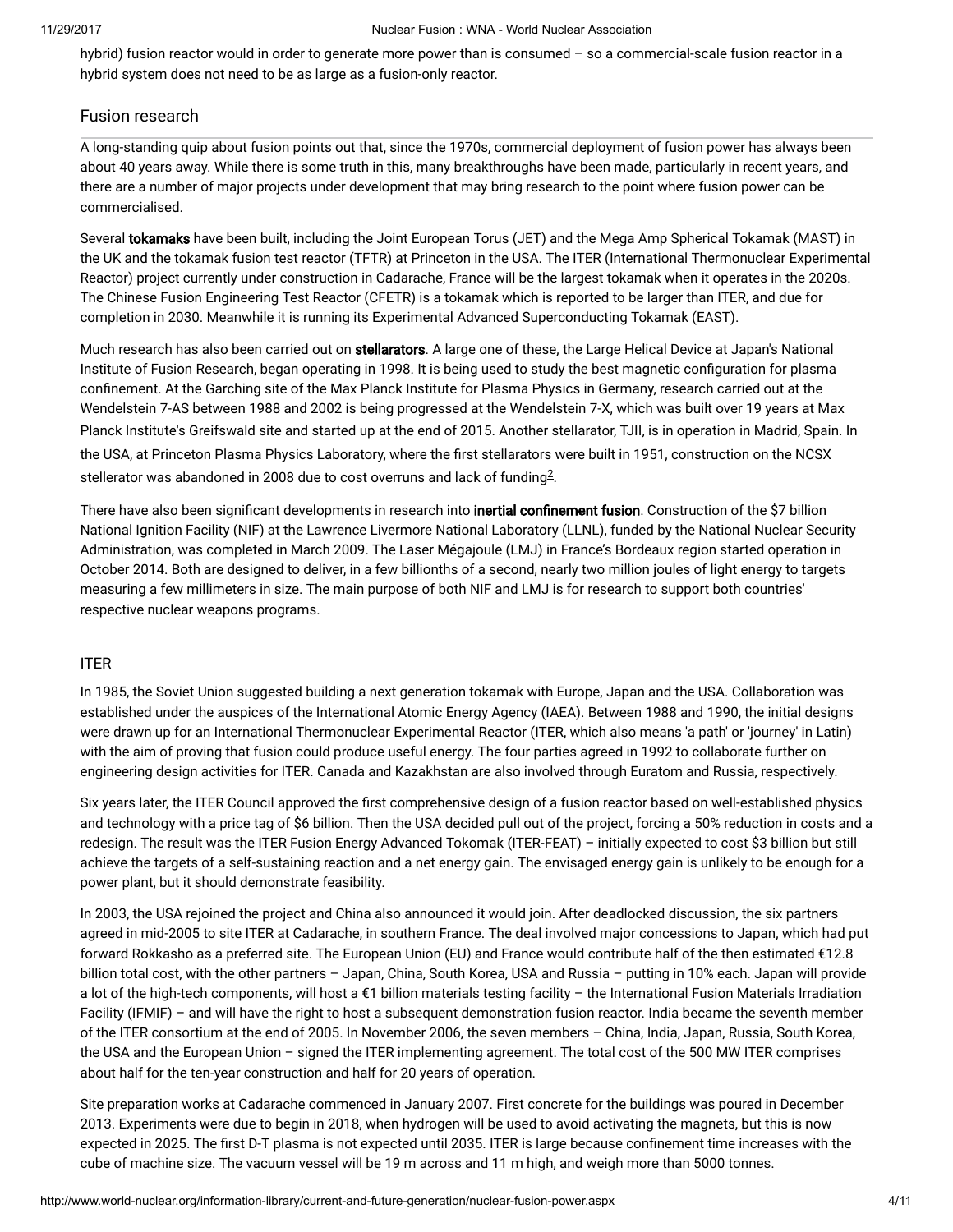The goal of ITER is to operate at 500 MW (for at least 400 seconds continuously) with less than 50 MW of plasma heating power input. It appears that an additional 250 MWe of electricity may be required in operation. No electricity will be generated at ITER.

An associated CEA facility at Cadarache is WEST, formerly Tore Supra, which is designed to test prototype components and accelerate their development for ITER. It is focused on the divertor structure to remove helium, testing the durability of tungsten materials used.

A 2 GW Demonstration Power Plant, known as Demo, is expected to demonstrate large-scale production of electrical power on a continual basis. The conceptual design of Demo is expected to be completed by 2017, with construction beginning in around 2024 and the first phase of operation commencing from 2033.

# JET

In 1978, the European Community (Euratom, along with Sweden and Switzerland) launched the Joint European Torus (JET) project in the UK. JET is the largest tokamak operating in the world today. A similar tokamak, JT-60, operates at the Naka Fusion Institute of Japan Atomic Energy Agency in Japan, but only JET has the facilities to use D-T fuel.

<span id="page-4-0"></span>Following a legal dispute with Euratom, in December 1999 JET's international contract ended and the United Kingdom Atomic Energy Authority (UKAEA) took over the management of JET on behalf of its European partners. From that time JET's experimental programme has been co-ordinated by the European Fusion Development Agreement (EFDA) parties. [c](#page-8-0)

JET produced its first plasma in 1983, and became the first experiment to produce controlled fusion power in November 1991, albeit with high input of electricity. Up to 16 MW of fusion power for one second and 5 MW sustained has been achieved in D-T plasmas using the device, from 24 MW of power injected into its heating system, and many experiments are conducted to study different heating schemes and other techniques. JET has been very successful in operating remote handling techniques in a radioactive environment to modify the interior of the device and has shown that the remote handling maintenance of fusion devices is realistic.

JET is a key device in preparations for ITER. It has been significantly upgraded in recent years to test ITER plasma physics and engineering systems. Further enhancements are planned at JET with a view to exceeding its fusion power record in future D-T experiments. A compact device – Mega Amp Spherical Tokamak (MAST) – is also being developed alongside JET, partly to serve the ITER project.

# KSTAR

The KSTAR (Korean Superconducting Tokamak Reactor) at the National Fusion Research Institute (NFRI) in Daejeon produced its first plasma in mid-2008. It is a pilot device for ITER, and involves much international collaboration. It will be a satellite of ITER during ITER's operational phase from the early 2020s. The tokamak with 1.8 metre major radius is the first to use Nb3Sn superconducting magnets, the same material to be used in the ITER project. Its first stage of development to 2012 was to prove baseline operation technologies and achieved plasma pulses of up to 20 seconds. For the second phase of development (2013- 2017), KSTAR was upgraded to study long pulses of up to 300 seconds in H mode – the 100s target was in 2015 – and embark upon high-performance AT mode. It achieved 70 seconds in high-performance plasma operation in late 2016, a world record. In addition, KSTAR researchers also succeeded in achieving an alternative advanced plasma operation mode with the internal transport barrier (ITB). This is a steep pressure gradient in the core of the plasmas due to the enhanced core plasma confinement. NFRI said this is the first ITB operation achieved in the superconducting device at the lowest heating power. KSTAR Phase 3 (2018-2023) is to develop high performance, high efficiency AT mode technologies with long-pulse operation. Phase 4 (2023-2025) will test DEMO-related prior arts. The device does not have tritium handling capabilities, so will not use D-T fuel.

# K-DEMO tokamak

In collaboration with the US Department of Energy's Princeton Plasma Physics Laboratory (PPPL) in New Jersey and South Korea's National Fusion Research Institute (NFRI) K-DEMO is intended to be the next step toward commercial reactors from ITER, and would be the first plant to actually contribute power to an electric grid. According to the PPPL, it would generate "some 1 billion watts of power for several weeks on end", a much greater output than ITER's goal of producing 500 million watts for 500 seconds by the late 2020s. K-DEMO is expected to have a 6.65m diameter major radius tokamak, and a test blanket module as part of the DEMO breeding blanket R&D. The Ministry of Education, Science and Technology plans to invest about KRW 1 trillion (US\$ 941 million) in the project. About KRW 300 billion of that spending has already been funded. The government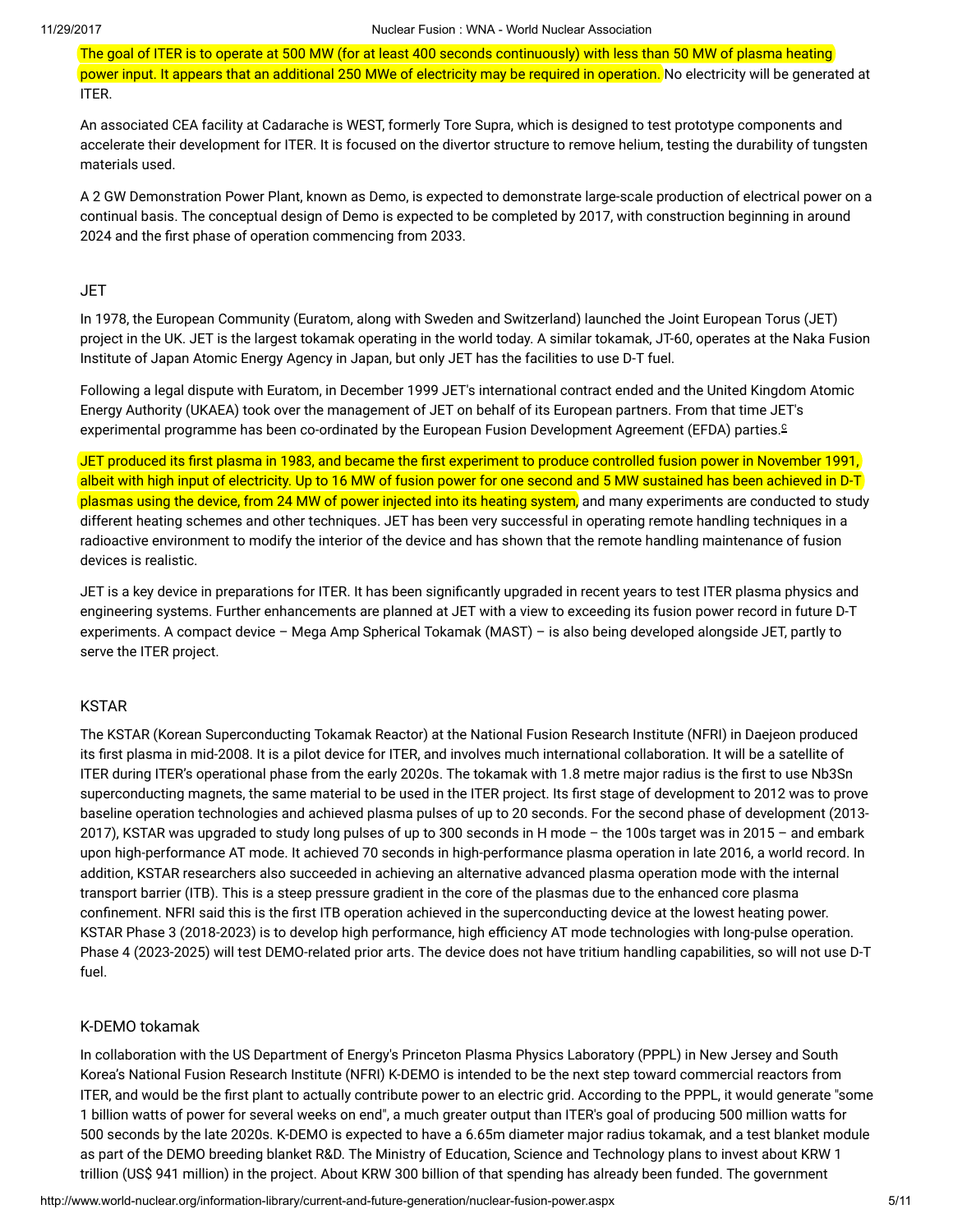expects the project to employ nearly 2,400 people in the first phase, which will last throughout 2016. K-DEMO is expected to have an initial operational phase from about 2037 to 2050 to develop components for the second stage, which would produce electricity.

# EAST

In China the Experimental Advanced Superconducting Tokamak (EAST) at China's Institute of Physical Science in Hefei is reported to have produced hydrogen plasma at 50 million degrees centigrade and held it for 102 seconds.

# SG-II

China's National Laboratory of High-Power Laser and Physics, associated with the China Academy of Science, has a Laser Inertial Confinement Experiment in Shanghai - Shenguang-II 8-beam Laser Facility (SG-II), similar to NIF in USA and Laser Megajoule in France. It is the only high power Nd-glass solid laser facility with an active probe light in China. In 2005 a 9th beam was added, advancing the capacity for fusion research. The SG-II facility is China's high-power laser technology international demonstration base.

# TFTR

<span id="page-5-0"></span>In the USA, the Tokamak Fusion Test Reactor (TFTR) operated at the Princeton Plasma Physics Laboratory (PPPL) from 1982 to 1997.ª In December 1993, TFTR became the first magnetic fusion [d](#page-8-0)evice to perform extensive experiments with plasmas composed of D-T. The following year TFTR produced 10.7 MW of controlled fusion power – a record at that time. TFTR set other records, including the achievement of a plasma temperature of 510 million degrees centigrade in 1995. However, it did not achieve its goal of break-even fusion energy (where the energy input required is no greater than the amount of fusion energy produced), but achieved all of its hardware design goals, thus making substantial contributions to the development of ITER.

# ALCATOR

At the Massachusetts Institute of Technology (MIT) since the 1970s a succession of small ALCATOR (Alto Campus Torus) high magnetic field torus reactors have operated on the principle of achieving high plasma pressure as the route to long plasma confinement. Alcator C-Mod is claimed to have the highest magnetic field and highest plasma pressure of any fusion reactor, and is the largest university-based fusion reactor in the world. It operated 1993-2016. In September 2016 it achieved a plasma pressure of 2.05 atmospheres at a temperature of 35 million degrees Celsius. The plasma produced 300 trillion fusion reactions per second and had a central magnetic field strength of 5.7 tesla. It carried 1.4 million amps of electrical current and was heated with over 4 MW of power. The reaction occurred in a volume of approximately 1 cubic metre and the plasma lasted for two seconds. Having achieved this record performance for a fusion reactor, government funding ceased.

A scaled-up version planned to be built at Triotsk near Moscow in collaboration with the Kurchatov Institute is Ignitor, with 1.3 m diameter torus.

# Large Helical Device – stellarator

The Large Helical Device (LHD) at Japan's National Institute for Fusion Science in Toki, in the Gifu Prefecture, was the world's largest stellarator. LHD produced its first plasma in 1998 and has demonstrated plasma confinement properties comparable to other large fusion devices. It has achieved an ion temperature of 13.5 keV (about 160 million degrees) and plasma stored energy of 1.44 million joules (MJ).

# Wendelstein 7-X stellarator

Following a year of tests, this started up at the end of 2015, and helium plasma briefly reached about one million degrees centigrade. In 2016 it progressed to using hydrogen, and using 2 MW it achieved plasma of 80 million degrees centigrade for a quarter of a second. W7-X is the world's largest stellarator and it is planned to operate continuously for up to 30 minutes. It cost €1 billion (\$1.1 billion).

Some good diagrams are in a [Business](http://www.businessinsider.com.au/germany-is-turning-on-its-monster-stellarator-2015-10) Insider Australia article on the Wendelstein 7-X.

# Heliac-1 stellarator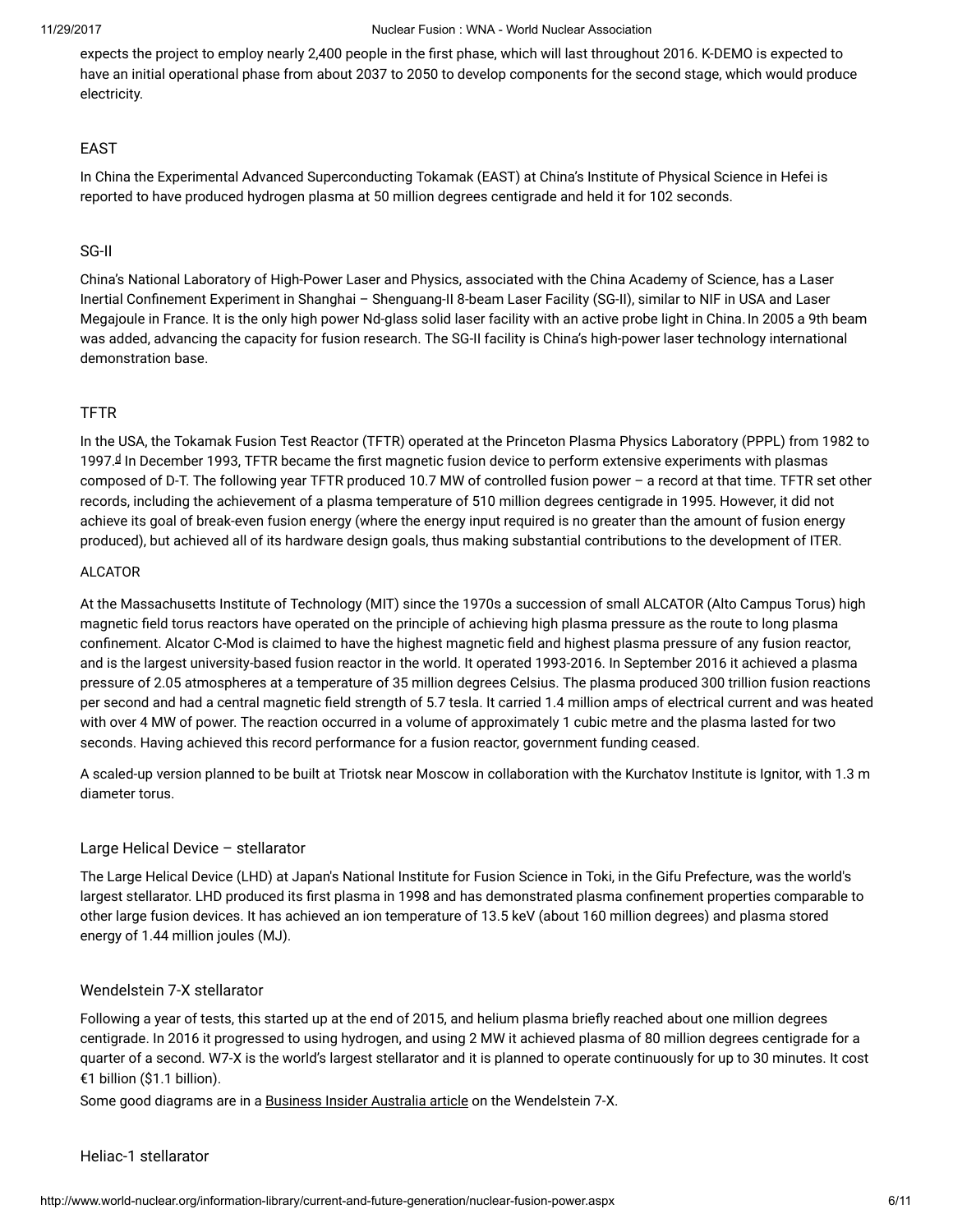At the [Australian](http://apfrf.anu.edu.au/) Plasma Fusion Research Facility at the Australian National University the H-1 stellarator has run for some years and in 2014 was upgraded significantly. H-1 is capable of accessing a wide range of plasma configurations and allows exploration of ideas for improved magnetic design of the fusion power stations that will follow ITER.

# National Ignition Facility – laser

<span id="page-6-0"></span>The world's most powerful laser fusion facility, the \$4 billion National Ignition Facility (NIF) at Lawrence Livermore National Laboratory (LLNL), was completed in March 2009. Using its 192 laser beams, NIF is able to deliver more than 60 times the [e](#page-8-0)nergy of any previous laser system to its target<sup>g</sup>. LLNL announced in July 2012 that in "an historic record-breaking laser shot, the NIF laser system of 192 beams delivered more than 500 TW of peak power and 1.85 [megajoules](https://www.llnl.gov/news/newsreleases/2012/Jul/NR-12-07-01.html) (MJ) of ultraviolet laser light to its (2mm diameter) target" for a few trillionths of a second. It was reported that in September 2013 at NIF for the first time the amount of energy released through the fusion reaction exceeded the amount of energy being absorbed by the fuel, but not the amount supplied by the giant lasers. Publication of this in 2014 said 17 kJ was released.

An earlier high-power laser at LLNL, Nova, was built in 1984 for the purpose of achieving ignition. Nova failed to do this and was closed in 1999, but provided essential data that led to the design of NIF. Nova also generated considerable amounts of data on high-density matter physics, which is useful both in fusion power and nuclear weapons research.

In connection with NIF, LLNL is developing the Laser Inertial Fusion Engine (LIFE), a hybrid fusion system where neutrons resulting from laser fusion would drive a subcritical nuclear fission blanket to generate electricity. The blanket would contain either depleted uranium; used nuclear fuel; natural uranium or thorium; or plutonium-239, minor actinides and fission products from reprocessed used nuclear fuel $4$ .

# <span id="page-6-3"></span>Laser Mégajoule

Meanwhile, the French Atomic Energy Commission (Commissariat à l'énergie atomique, CEA) has operated a similar size laser – the Laser Mégajoule (LMJ) – near Bordeaux since 2014. Its 240 laser beams are able to generate 1.8 MJ pulses for a few billionths of a second, concentrated on a small deuterium and tritium target. A prototype laser, the Ligne d'Integration Laser (LIL), commenced operation in 2003.

# PETAL and HiPER lasers

The Petawatt Aquitaine Laser (PETAL) laser facility is a high energy multi-petawatt laser (3.5 kJ energy with a duration of 0.5 to 5 ps) under construction near Bordeaux, on the same site as LIL. PETAL will be coupled with LIL to demonstrate the physics and laser technology of fast ignition. First experiments are expected in 2012.

The High Power Laser Energy Research Facility (HiPER) is being designed to build on the research planned at the PETAL project. HiPER will use a long pulse laser (currently estimated at 200kJ) combined with a 70kJ short pulse laser. A three-year preparatory phase that commenced in 2008 has direct funding or in-kind commitments amounting to around €70 million from several countries. The detailed engineering phase is projected to begin in 2011, with a six-year construction phase possibly commencing by 2014.

# Z machine

Operated by Sandia National Laboratories, the Z machine is the largest X-ray generator in the world. As with NIF, the facility was built as part of the country's Stockpile Stewardship Program, which aims to maintain the stockpile of nuclear weapons without the need for full-scale testing.

<span id="page-6-2"></span><span id="page-6-1"></span>Conditions [f](#page-8-0)or fusion are achieved by passing a powerful electrical pulse $^{\rm f}$  (lasting less than 100 nanoseconds) through a set of fine tun[g](#page-8-0)sten wires inside a metal hohlraum $9$ . The wires turn into a plasma and experience a compression ('Z-pinch'), forcing the vapourized particles to collide with each other, thereby producing intense X-ray radiation. A tiny cylinder containing fusion fuel placed inside the hohlraum would therefore be compressed by the X-rays, allowing fusion to occur.

<span id="page-6-4"></span>In 200[6](#page-9-0), Z machine had achieved temperatures of over 2 billion degrees, $6$  considerably higher than what is needed for fusion, and in theory high enough to allow nuclear fusion of hydrogen with heavier elements such as lithium or boron.

# Other fusion projects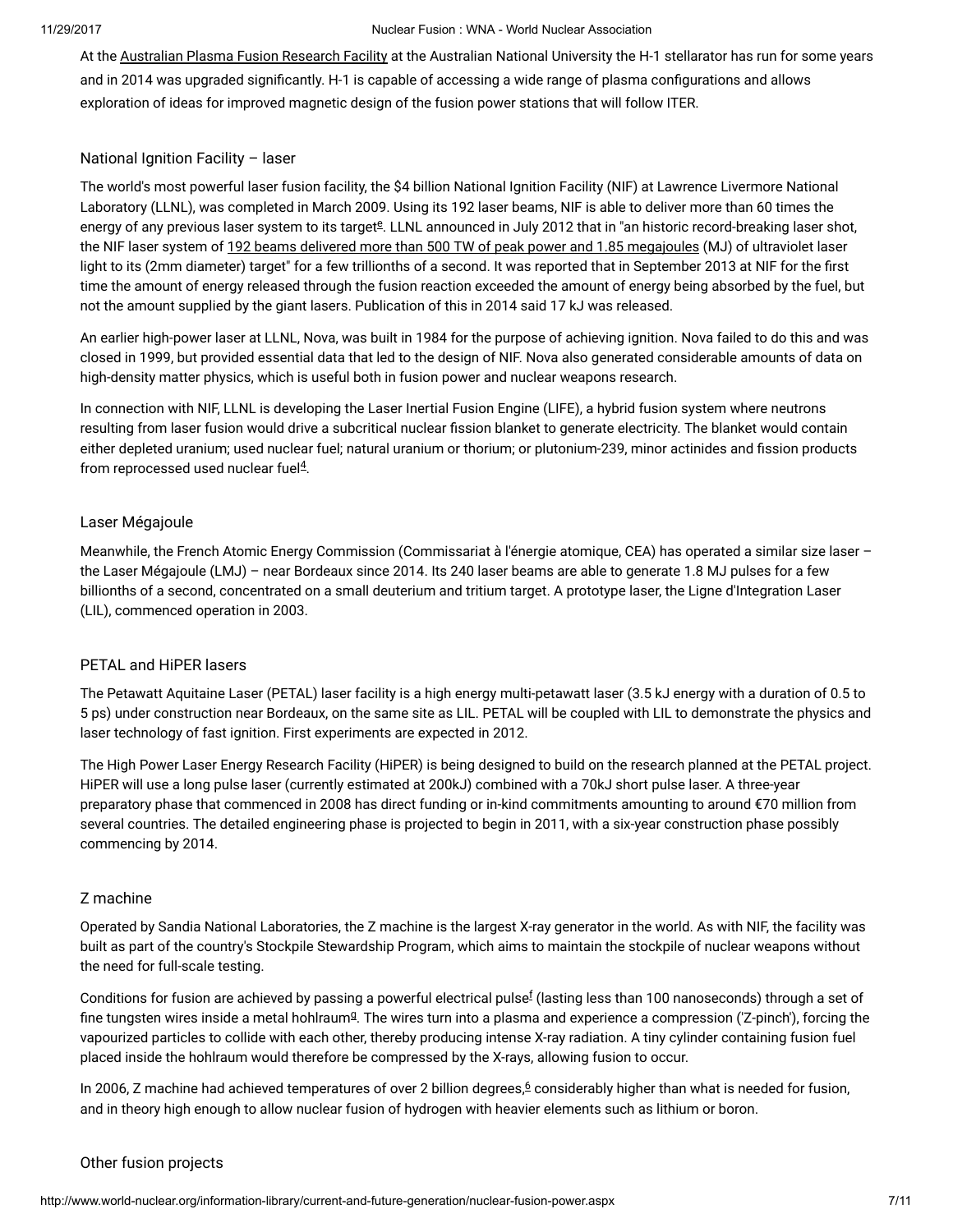There is a considerable amount of research into many other fusion projects at various stages of development.

Lockheed CFR. Lockheed Martin at its so-called 'skunk works' is developing a [Compact](http://www.lockheedmartin.com/us/products/compact-fusion.html) Fusion Reactor (CFR) which uses conventional D-T plasma in evacuated containment but confines it differently. Instead of constraining the plasma within tubular rings, a series of superconducting coils will generate a new magnetic-field geometry in which the plasma is held within the broader confines of the entire reaction chamber. The energy is supplied by radiofrequency heating. Superconducting magnets within the coils will generate a magnetic field around the outer border of the chamber. The aim is to go to plasma pressure being as great as confining pressure at high enough temperature for ignition and net energy yield. Heat exchangers in the reactor wall would convey energy to a gas turbine. It has progressed to a magentised ion confinement experiment, but has some way to go before any prototype, which they claim will be very much smaller than conventional designs such as the ITER tokamak.

Italy's National Agency for New Technologies, Energy and Sustainable Economic Development (ENEA) is developing a small tokamak reactor by the name of Ignitor. Under an Italian-Russian agreement signed in May 2010, a reactor will be assembled in ltaly and installed at the Kurchatov Institute's Troitsk Institute for Innovation and Fusion Research (TRINITI) near Moscow<sup>[7](#page-9-0)</sup>.

<span id="page-7-1"></span><span id="page-7-0"></span>An alternative to using powerful lasers for inertial fusion is 'heavy ion fusion', where high-energy particles from an accelerator are focused using magnetic fields onto t[h](#page-8-0)e fusion target $^{\underline{h}}$ . Heavy ion fusion experiments are planned for the NDCX-II (Neutralized Drift Compression Experiment II) accelerator, which is under construction (due to be completed in early 2012) at Lawrence Berkeley National Laboratory<sup>[8](#page-9-0)</sup>.

<span id="page-7-2"></span>The Polywell ('polyhedron' combined with 'potential well') device consists of magnetic coils arranged in a polyhedral configuration. The magnetic fields confine a cloud of electrons in the middle of the device so as to be able to accelerate and confine the positive ions to be fused. This concept differs from traditional magnetic confinement because the fields do not need to confine ions – only electrons. As with other fusion methods, sufficient funding is difficult to obtain due to the bulk of fusion research being focused on a few large-scale projects, most notably ITER.

Another line of fusion research using lasers involves fusing hydrogen and boron-11 (HB11) to produce helium nuclei, which continue the chain reaction from boron. One laser generates a powerful magnetic confinement field in a coil to trap the fusion reaction in a small area for a nanosecond, while a second more powerful laser triggers the nuclear fusion process. Early HB11 fusion trials at the Prague Asterix Laser System, using high-energy iodine lasers, have generated more energy than needed to trigger the fusion process.

General Fusion is one of a number of private efforts to develop a commercial fusion power plant. The company's magnetized target fusion (MTF) approach generates a compact toroid plasma in an injector, containing and compressing it using a magnetic field before injecting it into a spherical compression chamber. The chamber holds a liquid lead-lithium liner which is pumped to create a vortex, into which the plasma target is injected. A synchronized array of pistons ring simultaneously creates a spherical [compression](http://www.generalfusion.com/) wave in the liquid metal, compressing the plasma target and heating it to fusion conditions. General Fusion, founded in Canada in 2002, is funded by a syndicate of private investors, energy venture capital companies, sovereign wealth funds and the Canadian government's Sustainable Development Technology Canada (SDTC) fund. The company has demonstrated milestones including successfully creating 200-300 eV magnetized spheromak plasmas and confining them for over 500 µs.

Much of current work underway on MTF is derived from programs at the Soviet Kurchatov Institute of Atomic Energy, under E. P. Velikhov, circa 1970. This inspired the LINUS project at the Naval Research Laboratory in the USA, and later the fast-liner project at Los Alamos.

Tokamak Energy in the UK is a private company developing a spherical tokamak, and hopes to commercialize this by 2030. The company grew out of Culham laboratory, home to JET, and its technology revolves around high temperature superconducting (HTS) magnets, which allow for relatively low-power and small-size devices, but high performance and potentially widespread commercial deployment. Its first tokamak with exclusively HTS magnets – the ST25 HTS, Tokamak Energy's second reactor – demonstrated 29 hours' continuous plasma during the Royal Society Summer Science Exhibition in London in 2015, a world record. The next reactor is the ST40 at Milton Park in Oxfordshire, which achieved first plasma in April 2017. It is expected to produce plasma temperatures of 15 million degrees Celsius – hotter than the centre of the Sun in 2017 after the commissioning of further magnetic coils. "The ST40 is designed to achieve 100 million degrees C and get within a factor of ten of energy breakeven conditions. To get even closer to break-even point, the plasma density, temperature and confinement time then need to be fine-tuned." The company is working with Princeton Plasma Physics Laboratory on spherical tokamaks, and with the Plasma Science and Fusion Centre at MIT on HTS magnets. It aims to achieve commercial scale fusion power by 2030.

Cold fusion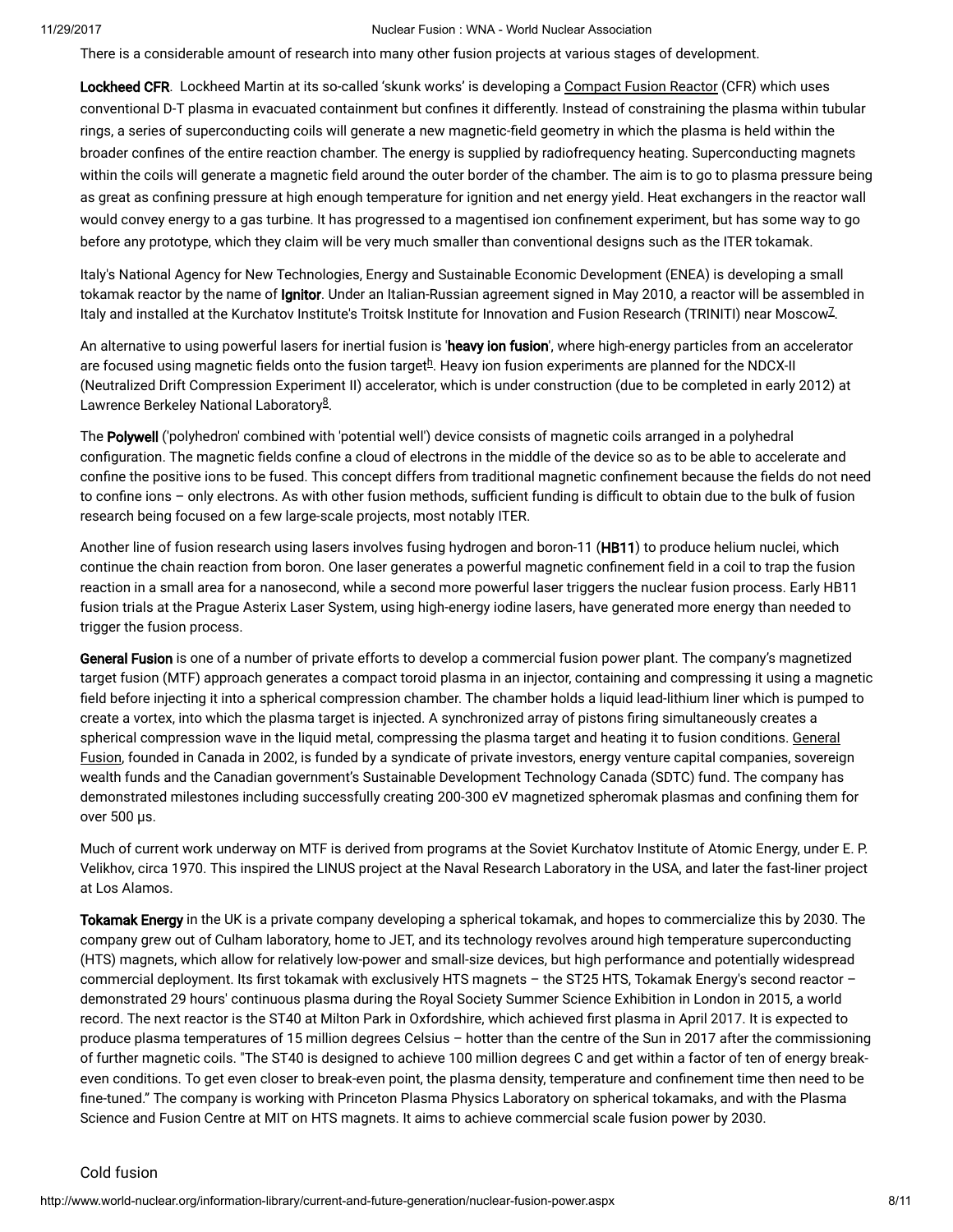In March 1989, spectacular claims were made for another approach, when two researchers, in the USA (Stanley Pons) and the UK (Martin Fleischmann), claimed to have achieved fusion in a simple tabletop apparatus working at room temperature. 'N-Fusion', or 'cold fusion', involves the electrolysis of heavy water using palladium electrodes on which deuterium nuclei are said to concentrate at very high densities. The researchers claimed that heat – which could only be explained in terms of nuclear processes – was produced, as well as fusion byproducts, including helium, tritium and neutrons. Other experimenters failed to replicate this, however, and most of the scientific community no longer considers it a real phenomenon.

# Low-energy nuclear reactions (LENR)

Initiated by claims for 'cold fusion', research at the nanotechnology level is continuing on low-energy nuclear reactions (LENR) which apparently use weak nuclear interactions (rather than strong force as in nuclear fission or fusion) to create low-energy neutrons, followed by neutron capture processes resulting in isotopic change or transmutation, without the emission of strong prompt radiation. LENR experiments involve hydrogen or deuterium permeation through a catalytic layer and reaction with a metal. Researchers report that energy is released. The main practical example is hydrogen plus nickel powder evidently giving more heat than can be explained on any chemical basis.

The Japanese government is sponsoring LENR research – notably a nano-metal hydrogen energy project (MHE) – through its New Energy and Industrial Technology Development Organization (NEDO), and Mitsubishi is also active in research.

# Assessing fusion power

The use of fusion power plants could substantially reduce the environmental impacts of increasing world electricity demands since, like nuclear fission power, they would not contribute to acid rain or the greenhouse effect. Fusion power could easily satisfy the energy needs associated with continued economic growth, given the ready availability of fuels. There would be no danger of a runaway fusion reaction as this is intrinsically impossible and any malfunction would result in a rapid shutdown of the plant.

However, although fusion does not generate long-lived radioactive products and the unburned gases can be treated on site, there would a short- to medium-term radioactive waste problem due to activation of the structural materials. Some component materials will become radioactive during the lifetime of a reactor, due to bombardment with high-energy neutrons, and will eventually become radioactive waste. The volume of such waste would be similar to the corresponding volumes from fission reactors. However, the long-term radiotoxicity of the fusion wastes would be considerably lower than that from actinides in used fission fuel, and the activation product wastes would be handled in much the same way as those from fission reactors with some years of operation.<sup>[9](#page-9-0)</sup>.

<span id="page-8-1"></span>There are also other concerns, principally regarding the possible release of tritium into the environment. It is radioactive and very difficult to contain since it can penetrate concrete, rubber and some grades of steel. As an isotope of hydrogen, it is easily incorporated into water, making the water itself weakly radioactive. With a half-life of about 12.3 years, the presence of tritium remains a threat to health for about 125 years after it is created, as a gas or in water, if at high levels. It can be inhaled, absorbed through the skin or ingested. Inhaled tritium spreads throughout the soft tissues and tritiated water mixes quickly with all the water in the body. Although there is only a small inventory of tritium in a fusion reactor – a few grams – each could conceivably release significant quantities of tritium during operation through routine leaks, assuming the best containment systems. An accident could release even more. This is one reason why long-term hopes are for the deuterium-deuterium fusion process, dispensing with tritium.

While fusion power clearly has much to offer when the technology is eventually developed, the problems associated with it also need to be addressed if it is to become a widely used future energy source.

# Notes & References

# <span id="page-8-0"></span>Notes

a. The nucleus of deuterium (D) consists of one proton and one neutron, whereas hydrogen only has one proton. Tritium (T) has one proton and two neutrons. When the nuclei of D and T fuse, helium-4 (two protons and two neutrons) is formed, along with a free neutron. The 17.6 MeV of energy released in the fusion reaction takes the form of kinetic energy, the helium having 3.5 MeV and the neutron 14.1 MeV. The products of the fusion reaction have a total mass that is slightly lower than the starting materials (D and T), this decrease in mass having been converted to energy according to E=mc<sup>2</sup>. [\[Back\]](#page-0-0)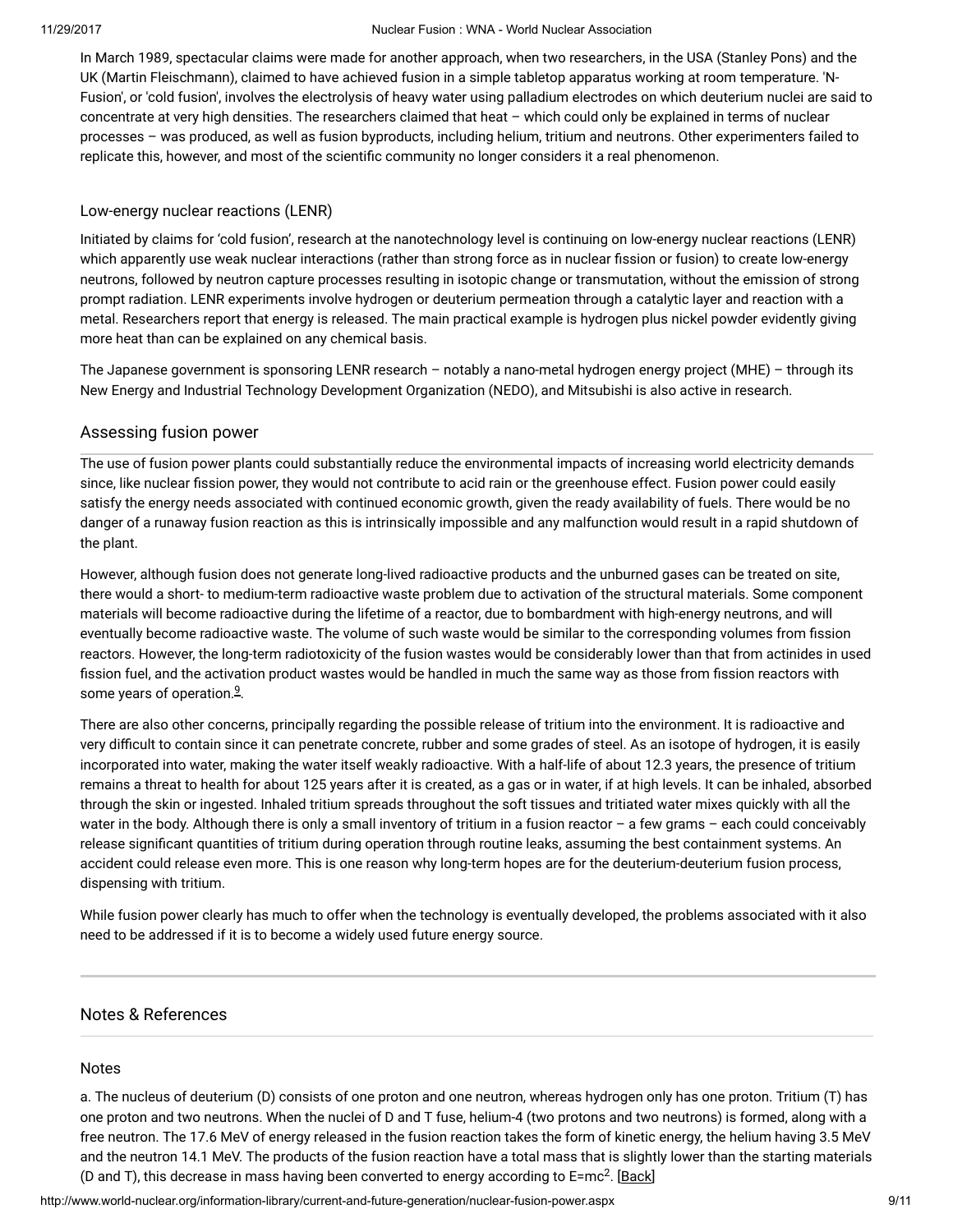<span id="page-9-1"></span>b. Tritium can be produced by bombardment of lithium-6 with neutrons of any energy. When lithium-6 (three protons, three neutrons) absorbs a neutron it splits into helium (two protons, two neutrons) and tritium (one proton, two neutrons), along with the release of 4.8 MeV of energy. Tritium can also be produced from the more-abundant lithium-7 from high-energy neutrons. Hence, natural lithium can be used for tritium generation in a fusion reactor. According to the European Commission<sup>[1](#page-9-0)</sup>: "A 1 GW (electric) fusion plant will need about 100 kg deuterium and 3 tons of natural lithium to operate for a whole year, generating about 7 billion kWh." [[Back](#page-0-1)]

c. The European Fusion Development Agreement (EFDA, see [www.jet.efda.org](http://www.jet.efda.org/efda/)) was established to provide a framework for magnetic confinement fusion research within the European Union and Switzerland. [\[Back\]](#page-4-0)

d. The Princeton Plasma Physics Laboratory has a webpage on TFTR at [www.pppl.gov/projects/pages/tftr.html](http://www.pppl.gov/projects/pages/tftr.html) [\[Back\]](#page-5-0)

e. The first inertial confinement fusion experiments at NIF (see [https://lasers.llnl.gov\)](https://lasers.llnl.gov/) will use the 'indirect drive' method, which differs from the 'direct drive' method described in the main text. In the indirect drive method, the lasers are focused on a gold cavity (known as a *hohlraum*) containing the fuel pellet. The lasers rapidly heat the inside surface of the hohlraum, generating Xrays that cause a blowoff of the capsule surface, in turn causing the fuel capsule to implode in the same way as if it had been hit with the lasers directly. It is hoped that NIF will be the first laser in which the energy released from the fusion fuel will exceed the laser energy used to produce the fusion reaction. [[Back](#page-6-0)]

f. Z machine was designed to supply X-ray pulses of 50 terawatts, but improvements allowed pulses of 290 terawatts. Following a major refurbishment in 2007, Z machine's electrical pulse was increased from 18 million amps to 26 million amps delivered over a few nanoseconds. [[Back](#page-6-1)]

g. A hohlraum is a metal cavity used in 'indirect drive' methods for inertial confinement fusion - see Note e above. [\[Back\]](#page-6-2)

h. See Tutorial on [Heavy-Ion](http://hif.lbl.gov/tutorial/tutorial.html) Fusion Energy on the website of the Virtual National Laboratory for Heavy-Ion Fusion [\(http://hif.lbl.gov\)](http://hif.lbl.gov/) for more information on heavy ion fusion. [[Back](#page-7-0)]

# <span id="page-9-0"></span>References

1. Fusion [Research:](http://ec.europa.eu/research/energy/pdf/92-79-00513-8_en.pdf) An Energy Option for Europe's Future, Directorate-General for Research, European Commission, 2007 (ISBN: 9279005138) [[Back\]](#page-9-1)

2. [Statement](http://ncsx.pppl.gov/DOE_NCSX_052208.pdf) by Dr. Raymond L. Orbach, Under Secretary for Science and Director, Office of Science, US Department of Energy (22 May 2008) [\[Back\]](#page-3-0)

3. National Ignition Facility achieves [unprecedented](https://publicaffairs.llnl.gov/news/news_releases/2010/nnsa/NR-NNSA-10-01-02.html) 1 megajoule laser shot, Lawrence Livermore National Laboratory news release (27 January 2010)

4. LIFE: Clean Energy from [Nuclear](https://lasers.llnl.gov/about/missions/energy_for_the_future/life/index.php) Waste page on Lawrence Livermore National Laboratory website (www.llnl.gov) [\[Back\]](#page-6-3)

5. Z produces fusion neutrons, Sandia [scientists](http://www.sandia.gov/news-center/news-releases/2003/nuclear-power/Zneutrons.html) confirm, Sandia National Laboratories news release (7 April 2003)

6. Sandia's Z [machine](http://www.sandia.gov/news-center/news-releases/2006/physics-astron/hottest-z-output.html) exceeds two billion degrees Kelvin, Sandia National Laboratories news release (8 March 2006) [[Back\]](#page-6-4)

7. New project aims for fusion [ignition,](http://web.mit.edu/newsoffice/2010/fusion-ignition-0510.html) Massachusetts Institute of Technology news (10 May 2010) [[Back\]](#page-7-1) New [record](http://news.mit.edu/2016/alcator-c-mod-tokamak-nuclear-fusion-world-record-1014) for fusion, MIT News (14 October 2016)

8. On the Road to Fusion Energy, an [Accelerator](http://newscenter.lbl.gov/feature-stories/2009/10/14/warm-dense-matter/) to Study Warm Dense Matter: The evolution of NDCX-II, Lawrence Berkeley National Laboratory (14 October 2009) [[Back\]](#page-7-2)

9. Safety and [Environmental](http://www.efda.org/eu_fusion_programme/downloads/scientific_and_technical_publications/SEIF_report_25Apr01.pdf) Impact of Fusion, I. Cook, G. Marbach, L. Di Pace, C. Girard, N. P. Taylor, EUR (01) CCE-FU / FTC 8/5 (April 2001) [\[Back\]](#page-8-1)

# General sources

Iter website [\(www.iter.org\)](http://www.iter.org/default.aspx)

JET website ([www.jet.efda.org](http://www.jet.efda.org/))

Culham Centre for Fusion Energy (formerly UKAEA Culham) website ([www.ccfe.ac.uk\)](http://www.ccfe.ac.uk/)

National Ignition Facility website [\(https://lasers.llnl.gov](https://lasers.llnl.gov/))

PETAL website ([www.petal.aquitaine.fr\)](http://www.petal.aquitaine.fr/spip.php?lang=en)

HiPER website [\(www.hiper-laser.org](http://www.hiper-laser.org/))

European Fusion Network Information website ([www.fusion-eur.org](http://www.fusion-eur.org/))

Website of the Fusion Energy Sciences (FES) program of the US Department of Energy's Office of Science

(www.er.doe.gov/Program\_Offices/fes.htm)

Large Helical Device Research website [\(www.lhd.nifs.ac.jp\)](http://www.lhd.nifs.ac.jp/en/)

HiPER [activity](http://www.neimagazine.com/story.asp?storyCode=2051538), Nuclear Engineering International (November 2008)